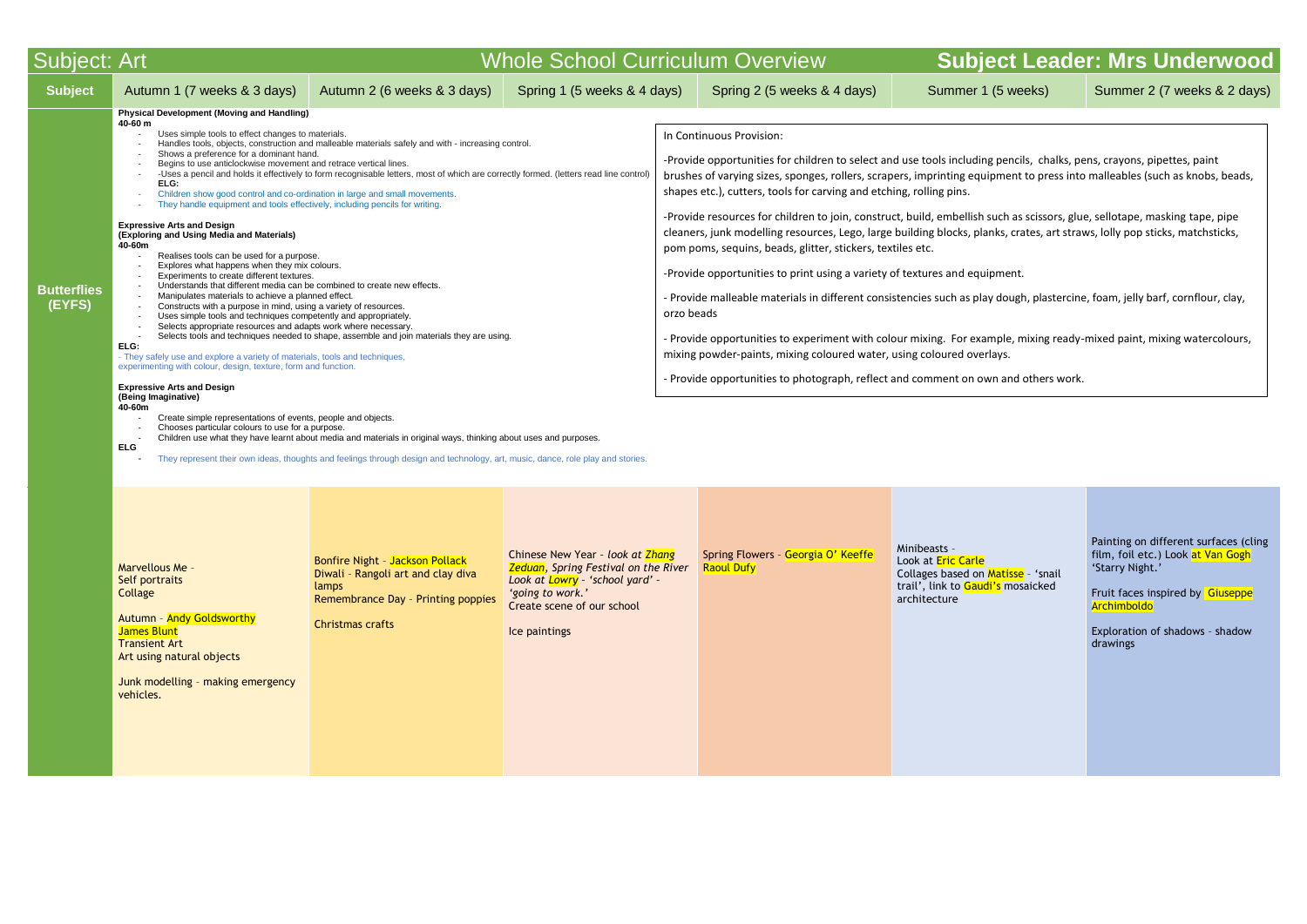**Owls (Year 1)** **Formal Elements of Art** Shape, line and colour

Using shape, line and colour to create abstract forms, developing mark -making techniques and mixing primary and secondary paint colours **1. SHAPE: Abstract Compositions**  Creating abstract cart inspired by artist Beatriz Milhazes **Generating Ideas Formal Elements Making Skills Evaluating 2. LINE: Exploring Line** Creating shapes using string before drawing from observation **Generating Ideas Formal Elements Generating Ideas 3. LINE: Making Waves**  Creating a class piece of art inspired by music. **Generating Ideas Formal Elements Making 4. COLOUR: Making Colours**  Making secondary colours using play doh **Generating Ideas Formal Elements Generating Ideas 5. COLOUR: Painting with Colour**  Putting into practise colour mixing skills to create work inspired by artist Jasper Johns **Generating Ideas Making**

# **Art & Design Skill[s](https://www.kapowprimary.com/subjects/computing/key-stage-1/year-1/digital-imagery/)**

**1.Learning about...the artist Louis Wain Generating Ideas** in response to artists' work **Knowledge of Artists** Learning about the work of Louis Wain and responding visually and verbally **Evaluating** the work of others through discussions **2.Painting: Colour Mixing Making Skills** Developing skill and control with painting **Formal Elements** Mixing and applying colour **Generating Ideas** Understanding how art relates to the world around us **Knowledge of Artists** The significance of using of colour by artists **Evaluating** Using the language of art **SMSC Representing emotions** through colour **3.Craft: Printing** *(Example theme: Great Fire of London* **) Making Skills** Using materials and printmaking techniques **Formal Elements** Colour, shape, form, and pattern **Evaluating** Strengths and weaknesses of their work **4.Drawing: Experimenting with Media** *Drawing geometric shapes inspired by the artist Kandinsky* **Making Skills** Drawing using 2D geometric shapes **Formal Elements** Shape, form, and pattern **Generating Ideas** for patterns **Knowledge of Artists** Kandinsky **Evaluating** Strengths and areas of development within their work **5.Design: Lego Printing** *Creating patterns using Lego bricks* **Making Skills** 2D artwork using printing methods **Formal Elements** Line, shape, form, colour and pattern **Generating Ideas** Creating original patterns and designs **Evaluating** Creating original patterns and designs

# **Landscapes Using Different Media** *(theme: At the Seaside)* Exploring great art to inspire a seaside themed collage and a textured piece

### **Making Skills**

Creating textures and mixing colours

#### **Formal Elements**

Making colours lighter or darker. Line.

#### **Generating Ideas**

Through class discussion

# Knowledge of artists

Similarities and differences between works of art

### Evaluating

Making connections from artists' work to their own

## **Sculptures and Collages (***theme: Living Things)* Sculpting 3D forms using clay, newspaper and natural materials

# **Making Skills**

Etching patterns into clay

**Formal Elements** 

Creating original artwork based on given themes

**Generating Ideas** 

Through class discussion

Knowledge of artists

Creating a large piece of art

Evaluating

Looking at the artwork of people from around the world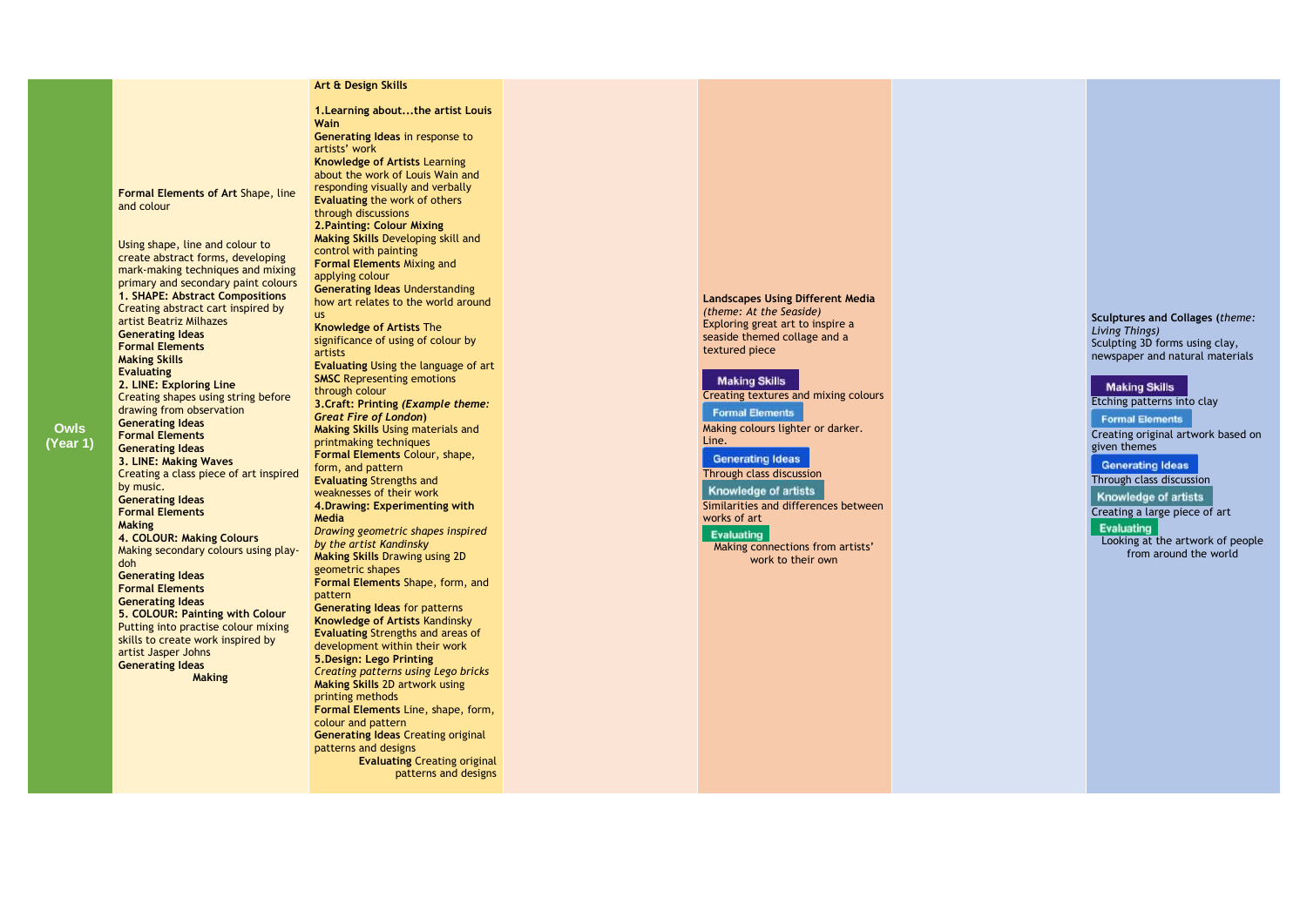# **Dragons (Year 2)**

**Formal Elements of Art 1. PATTERN: Repeating Patterns**  Identifying and painting repeating patterns **Making Skills Formal Elements 2. TEXTURE: Taking Rubbings**  Taking rubbings of different textures **Making Skills Formal Elements Generating Ideas 3.TEXTURE: Frottage** Creating art from rubbings inspired by artist Max Ernst **Making Skills Formal Elements Evaluating Knowledge of Artists 4. TONE: 3D Pencil Drawings**  Learning to use pencils to create different tones (inspired by artist Ed Ruscha) **Making Skills Formal Elements Knowledge of Artists Evaluating 5. TONE: 3D Colour Drawings**  Creating tonal drawings of the solar system **Making Skills Formal Elements**

#### **Art & Design Skills**

**1.Drawing for fun** *Creating a piece of art on a theme of their choice* **Making Skills** Developing an interest in drawing, using art for fun and pleasure

**Generating Ideas** Creating art on personal themes that interest them **Knowledge of Artists** Exploring diverse forms of culturally significant art **Evaluating** own progress without being too critical of self

**SMSC** Expressing personal feelings and interests **2.Drawing: Shading** *Creating drawings through the application of tone and shading* **Making Skills** Exploring drawing

techniques, developing ability to apply tone to create form **Formal Elements** Understanding line making art and tone through drawing and

shading **Knowledge of Artists** Critically exploring the work of a famous artist and relating it to own **Evaluating** Orally describing art forms using language **3.Craft: Clay** *Creating repeating patterns using clay.* **Making Skills** Using 3D clay to create 2D printed patterns and sculptural forms **Generating Ideas** Working instinctively with materials to create unique designs **Formal Elements** Advancing understanding of colour and pattern and form **Evaluating** Development of patterns and making adjustments to improve **4.Design: Clarice Cliff Plates**  *Designing a ceramic plate in the style of Clarice Cliff* **Making Skills** Developing techniques in creating 2D art using painting and designing **Formal Elements** Shape, form, and pattern **Generating Ideas** Creating own designs to original intentions **. Knowledge of Artists** Applying famous artist techniques to own designs **Evaluating** Making adjustments where needed to correct and improve outcomes **5.Craft: Weaving a Picture** *Creating a weave to an animal shape design*

# **Human Form**

Collage, portraits and sculpture Use the human form as a basis for

### **Making Skills**

Creating 2D art to explore their feelings about the world around them

**Formal Elements** 

Creating textures Learning about tone and colour

# **Generating Ideas**

Studying natural forms in the world around them and relating it to their own artwork

# **Knowledge of artists**

Understanding the development of art forms

Evaluating

Describing the strengths and weaknesses of works of art

#### **Sculpture and Mixed Media** *(theme: Superheroes)*

Creating a large -scale work of art on a comic theme

# **Making Skills**

Creating 2D art to explore their feelings about the world around them

**Formal Elements** 

Creating textures

Learning about tone and colour

**Generating Ideas** 

Studying natural forms in the world around them and relating it to their own artwork

Knowledge of artists

Understanding the development of art forms

# Evaluating

Describing the strengths and weaknesses of works of art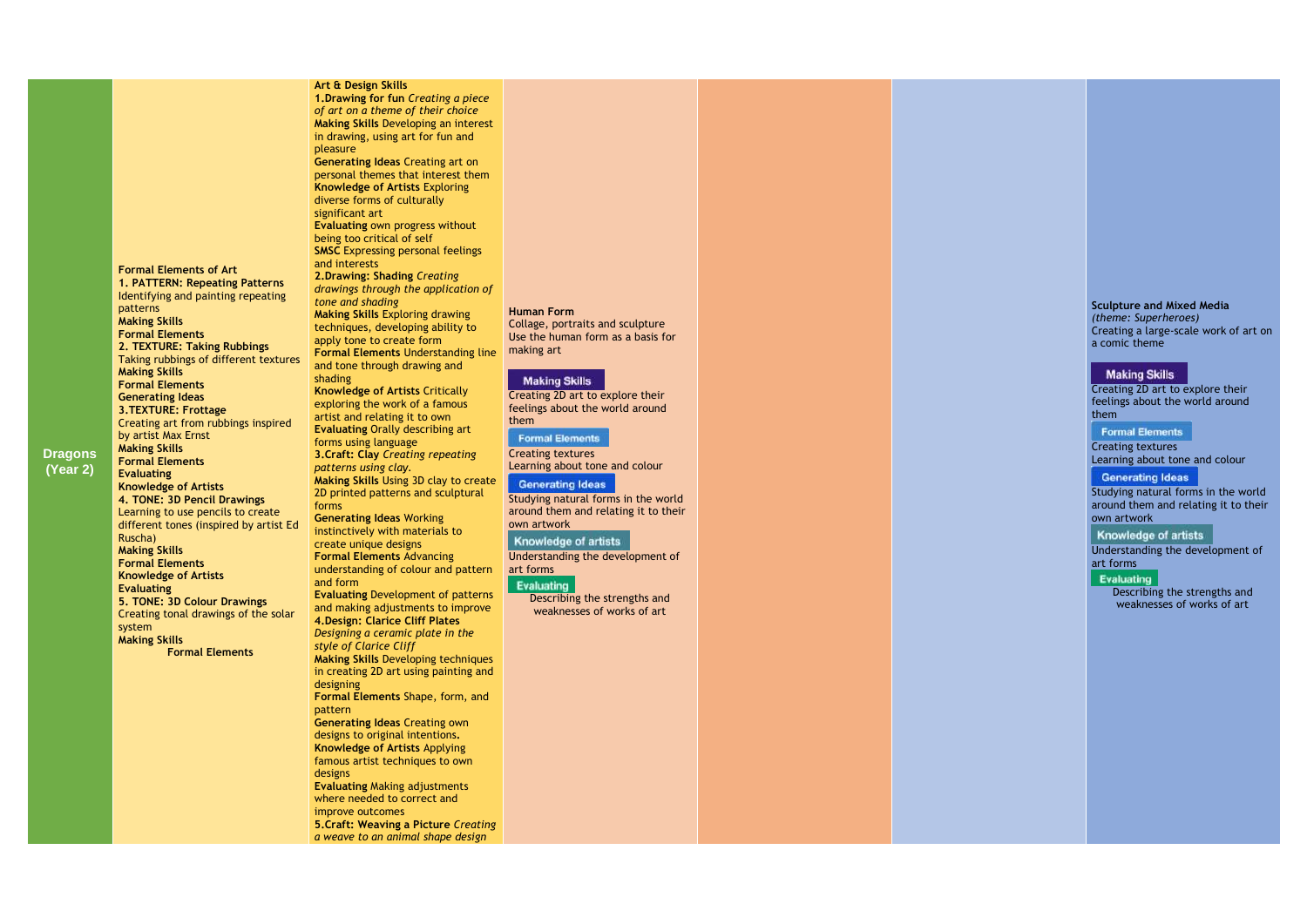**Making Skills** Learning the craft skill of weaving through active learning methods **Formal Elements** Learning about pattern **Evaluating** Successes and failures of own work to specified intentions **SMSC** Care in art room with dangerous equipment **6.Painting: Rollercoaster Ride**  *Developing painting skills* **Making Skills** Developing skill and control using a paintbrush **Formal Elements** Exploring colour through sweeping brush strokes **Generating Ideas** Developing ideas by evaluating work and adding details

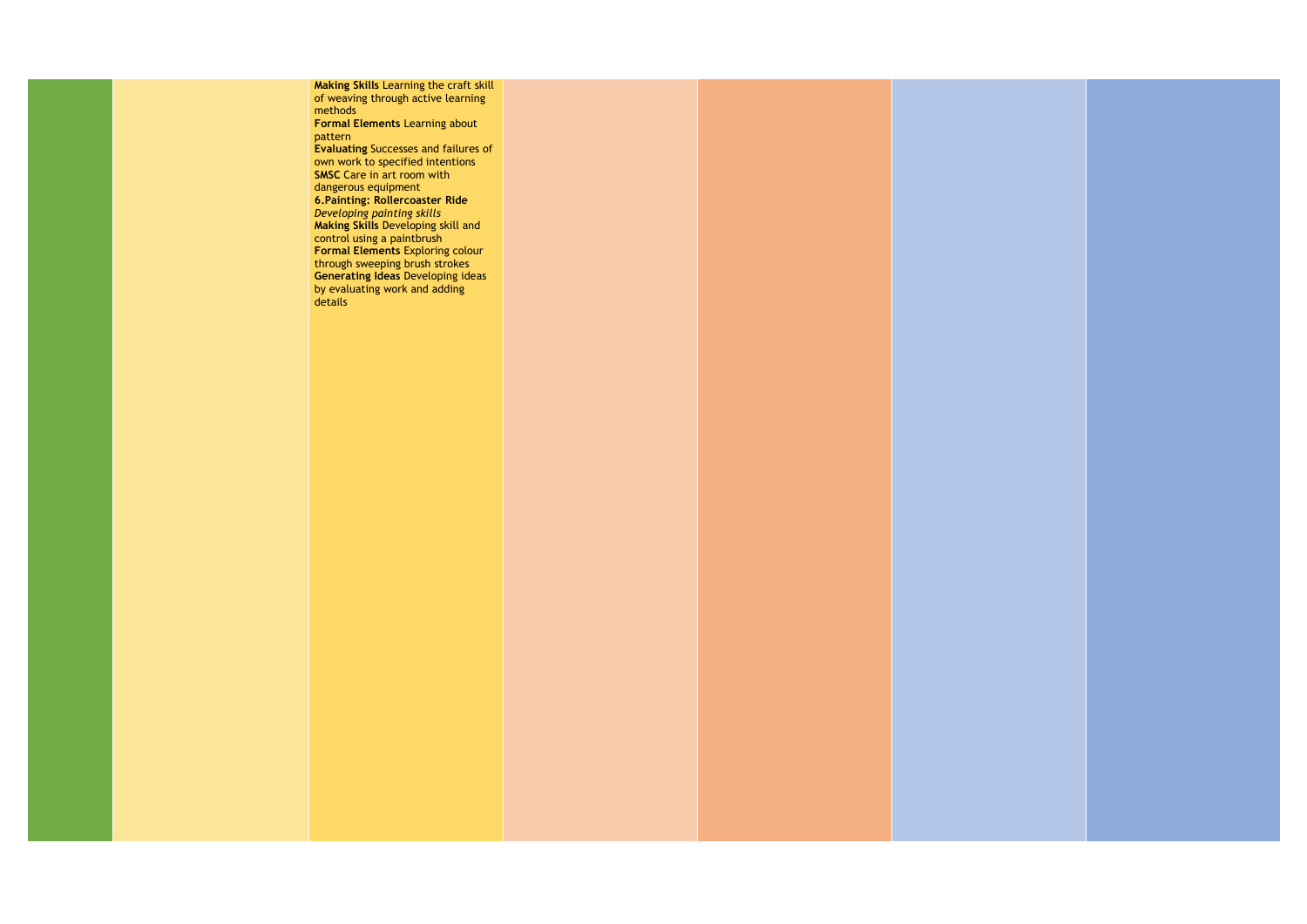# **Rabbits (Year 3)**

# **Formal Elements of Art**

**1. SHAPE: Seeing Simple Shapes**  Identifying, drawing & labe lling shapes around the school **Making Skills Formal Elements 2. SHAPE: Geometry** Identifying geometric shapes within an object and sketching **Making Skills Formal Elements Generating Ideas 3. SHAPE: Working with Wire** Creating a wire sculpture **Making Skills Formal Elements 4. TONE: The Four Rules of Shading Formal Elements Evaluating 5. TONE: Shading From Light to Dark Formal Elements Evaluating**

# **Art & Design Skills**

**1.Craft and Design: Craft Puppets (3 Lessons)** *Designing and making 3D puppets*

**Making Skills** Designing and making 3D forms using art materials and techniques **Generating Ideas** Using sketchbooks

to record ideas and observations about monsters **Knowledge of Artists:** Learning how

artists make puppets and relating this to their work **Evaluating**: Describing the strengths and weaknesses of their work in light of critical evaluation and making corrections where possible **Formal Elements** Developing ability to model form in 3D, developing understanding of application of colour to decorate models **SMSC** Developing the ability to represent ideas and feelings

**4. Painting: Tints and Shades** 

created painting materials Evaluating

*Painting templates in light and dark tones*

**Making Skills** Developing ability to control the tonal quality of paint. Improving skill and technique when painting

**Formal Elements** Developing ability to use qualities of tone when painting

**Knowledge of Artists** Learning how famous artists used tone in their work

**5.Drawing: My Toy Story** *Drawing toys from observation* **Making Skills** Using a range of drawing and sculptural materials to draw from observation **Generating Ideas** Expressing thoughts, feelings and observations about objects they **Formal Elements** Developing use of line, tone and colour through drawing **Knowledge of Artists** Learning about the work of a cartoon illustrator **Evaluating** Discussing outcomes of their work, offering opinions and advice to others **SMSC** Representing feelings and emotions about favourite objects

#### **Prehistoric Art**

# Drawing, painting and working with

charcoal Painting animal designs inspired by cave artists including a class creation and creating paints

# **Making Skills**

Exploring unusual mediums Simplifying to abstract form Developing drawing and painting skills

**Formal Elements** 

Developing understanding of colour,

line and form

# **Generating Ideas**

Expressing their thoughts and ideas

about prehistoric art

# **Knowledge of artists**

Learning how prehistoric artists

Understanding and reflecting on why early humans created art

# **Craft**

*(theme: Materials)* A variety of craft, design and collage activities

# **Making Skills**

Creating a mood board Using 2D materials and craft processes to create art, develop sewing skills

# **Generating Ideas**

Representing themselves and their family through their art.

# Knowledge of artists

Applying the creative processes of artists and craftspeople to own work.

## Evaluating

Developing a more comprehensive use of the language of art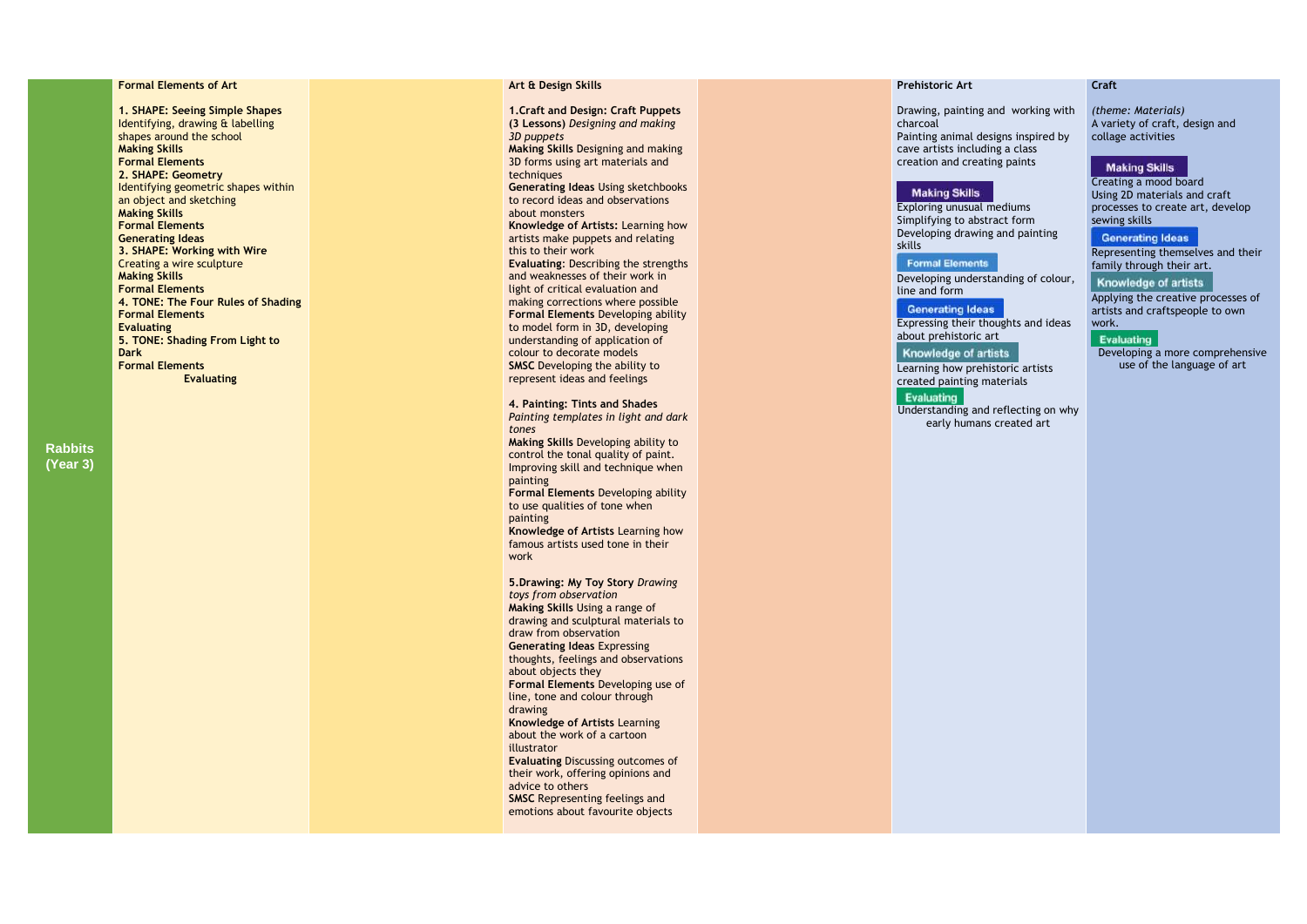

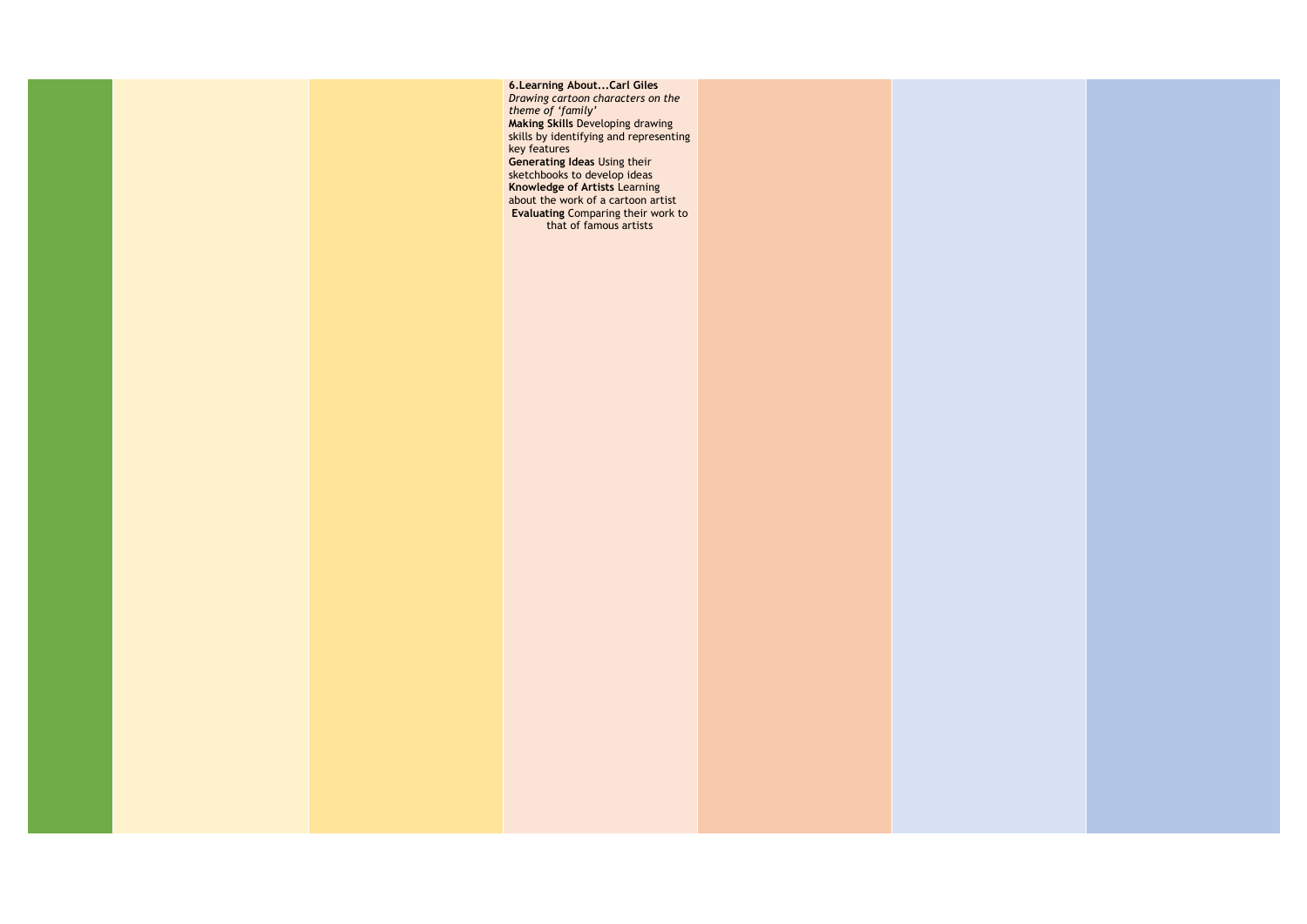| <b>Hedgehogs</b><br>(Year 4) | <b>Making</b><br><b>Making</b><br>compass | <b>Formal Elements of Art</b><br>1. TEXTURE: Charcoal Mark Making<br>Creating drawing to represent<br>words and phrases<br><b>Generating Ideas</b><br><b>Formal Elements</b><br><b>Evaluating</b><br>2. TEXTURE & PATTERN: Playdough<br>Printing Working with clay tools and<br>creating prints<br><b>Generating Ideas</b><br><b>Formal Elements</b><br><b>Evaluating</b><br><b>3.PATTERN: Stamp Printing Making</b><br>stamps from geometric shapes to<br>create prints<br><b>Formal Elements</b><br><b>Evaluating</b><br>4. PATTERN: Reflection &<br><b>Symmetry creating patterns using</b><br>symmetry and reflection<br><b>Generating Ideas</b><br><b>Formal Elements</b><br><b>Evaluating</b><br>5. PATTERN: Flower of Life Printing<br>Creating a geometric pattern with a<br><b>Generating Ideas</b><br><b>Formal Elements</b> | Art & Design Skills<br>1. Learning about The role of a<br>curator in an art gallery<br><b>Making Skills Learning how to</b><br>present and display works of art<br>Knowledge of Artists Developing an<br>understanding of the role of a<br>curator<br>Evaluating Learning how to present,<br>speak and listen like an artist<br><b>SMSC</b> Engaging with works of art on<br>a personal level<br>2. Design: Optical Illusions Creating<br>an image using a form of printing<br>Making Skills Developing pupil's<br>techniques in using and applying<br>printing methods<br><b>Formal Elements Developing a</b><br>greater understanding of pattern to<br>create art<br><b>Generating Ideas Representing</b><br>ideas from multiple viewpoints and<br>perspectives<br>Evaluating Using the language of art<br><b>SMSC</b> Care in art room with<br>dangerous equipment<br>3. Design: Willow Pattern Creating a<br>chinoiserie plate design<br>Making Skills Diluting ink to create<br>different shades and working with<br>this new medium<br><b>Generating Ideas Discussing key</b><br>elements of a story to convey<br><b>SMSC</b> Learning about a Chinese<br>inspired art<br><b>4. Craft: Soap Sculptures Creating</b><br>3D sculptures inspired by Barbara<br>Hepworth<br>Making Skills Learning how to create<br>3D forms from everyday materials<br><b>Formal Elements Developing</b><br>greater understanding of 3D form,<br>design and texture<br><b>Generating Ideas Expressing ideas</b><br>and feelings on their own themes<br>and designs<br>Knowledge of Artists Learning how<br>great artists made art and relating<br>this to own work<br><b>Evaluating Making adjustments</b><br>where needed to correct and<br>improve outcomes<br>5. Drawing: Still Life Still Life<br>drawing<br><b>Making Skills Developing techniques</b><br>using drawing materials, using a<br>pencil in different ways | <b>Every Picture Tells a Story</b><br>Analysing famous artists' works<br>great works of art tell stories via<br>role play, games and analysis<br><b>Formal Elements</b><br>Describing the formal elements in<br>artists work Engaging in critical<br>question and answer sessions<br>through works of art<br><b>Generating Ideas</b><br>Expressing thoughts and feelings<br>through art<br><b>Knowledge of artists</b><br>Learning how artists tell stories in<br>their work, recreating famous works<br>of art, studying it in depth<br>Evaluating<br>Describing paintings using the<br>correct language of art, critically<br>analysing them<br><b>SMSC</b><br>Using art to tell stories | Sculpture<br>Making 3D forms from found and<br>recycled materials<br><b>Making Skills</b><br>Learning how to make art from<br>recycled materials, improving their<br>control and mastery of art and<br>design techniques<br><b>Generating Ideas</b><br>Creating aesthetic and visual effects<br>to decorate and finish work. Using<br>sketchbooks to record ideas<br><b>Knowledge of artists</b><br>Learning how great artists<br>incorporated political meaning in<br>their work<br><b>SMSC</b><br>Learning art from other cultures |
|------------------------------|-------------------------------------------|----------------------------------------------------------------------------------------------------------------------------------------------------------------------------------------------------------------------------------------------------------------------------------------------------------------------------------------------------------------------------------------------------------------------------------------------------------------------------------------------------------------------------------------------------------------------------------------------------------------------------------------------------------------------------------------------------------------------------------------------------------------------------------------------------------------------------------------|----------------------------------------------------------------------------------------------------------------------------------------------------------------------------------------------------------------------------------------------------------------------------------------------------------------------------------------------------------------------------------------------------------------------------------------------------------------------------------------------------------------------------------------------------------------------------------------------------------------------------------------------------------------------------------------------------------------------------------------------------------------------------------------------------------------------------------------------------------------------------------------------------------------------------------------------------------------------------------------------------------------------------------------------------------------------------------------------------------------------------------------------------------------------------------------------------------------------------------------------------------------------------------------------------------------------------------------------------------------------------------------------------------------------------------------------------------------------------------------------------------------------------------------------------------------------------------------------------------------------------------------------------------------------------------------------------------------------------------------------------------------------------------------------------------------------------------------------------------------------------------------------------------------|--------------------------------------------------------------------------------------------------------------------------------------------------------------------------------------------------------------------------------------------------------------------------------------------------------------------------------------------------------------------------------------------------------------------------------------------------------------------------------------------------------------------------------------------------------------------------------------------------------------------------------------------------------------------------------------------|--------------------------------------------------------------------------------------------------------------------------------------------------------------------------------------------------------------------------------------------------------------------------------------------------------------------------------------------------------------------------------------------------------------------------------------------------------------------------------------------------------------------------------------|

# from found and

# as l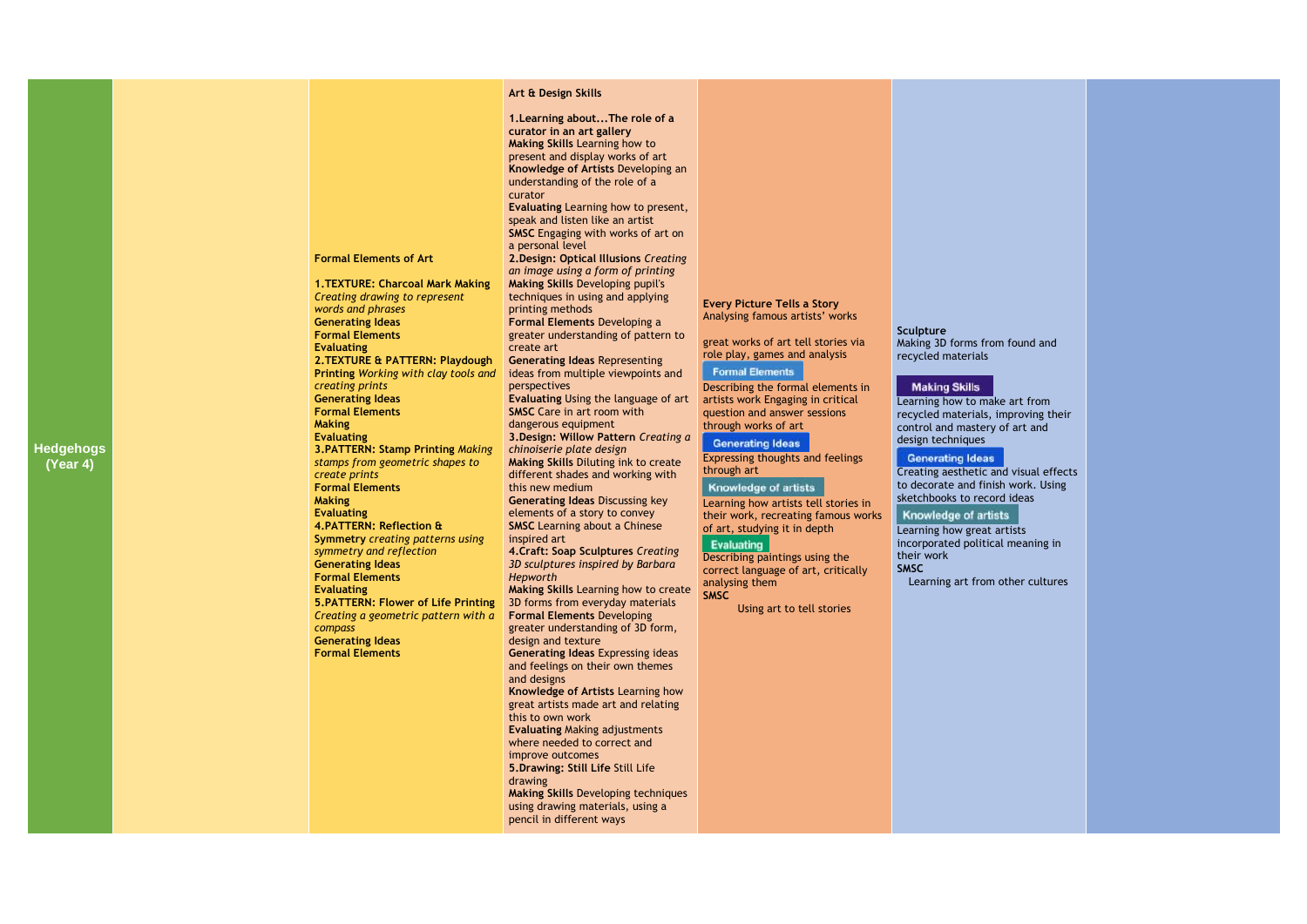

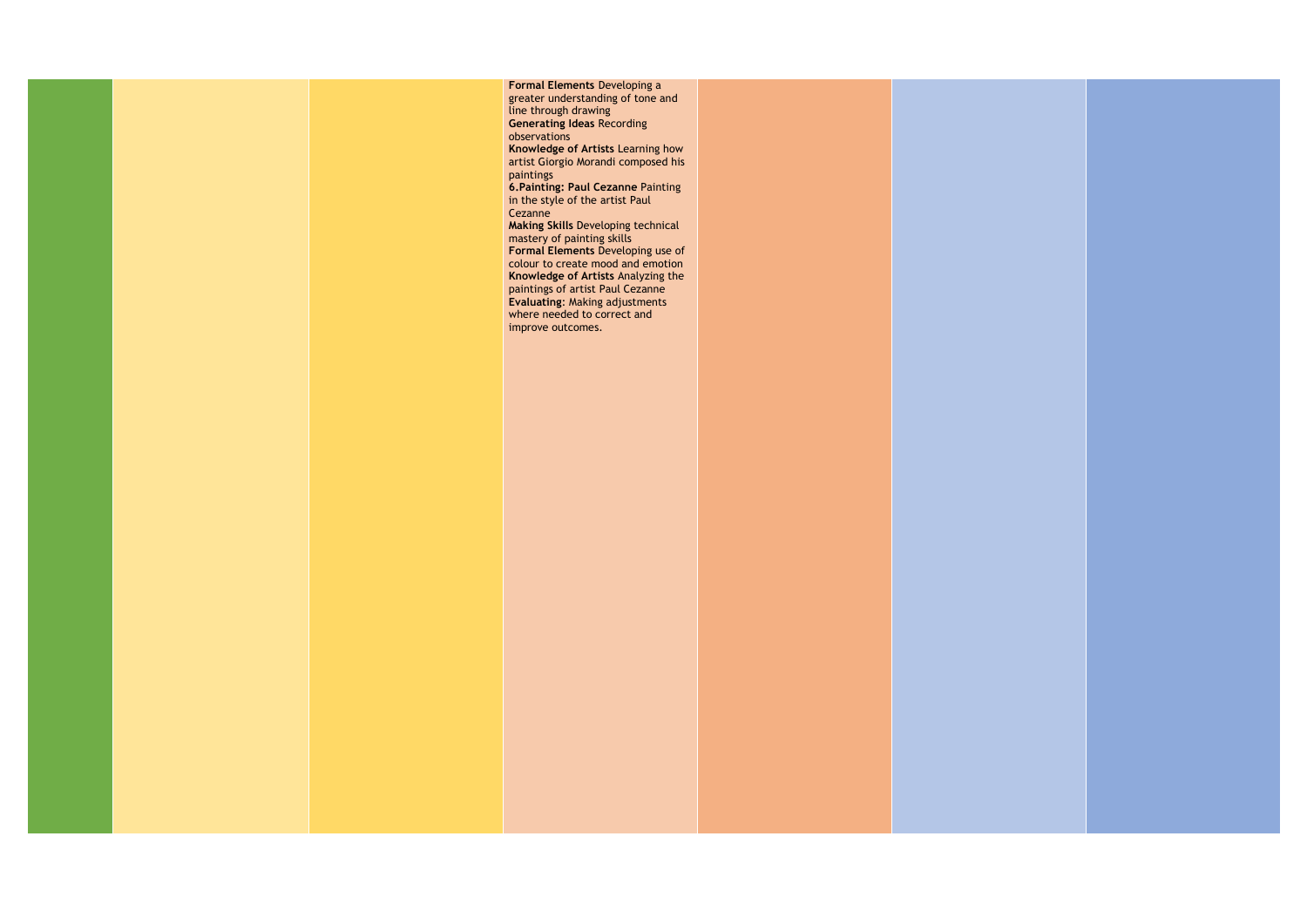**Foxes (Year 5)** **Formal Elements of Art:** 

**Architecture** 

**1.House Drawing** *Drawing from* 

*observation*  **Formal Elements Evaluating**

**2.House Monoprints** *Creating a monoprint from observation* 

**Formal Elements Generating Ideas Evaluating**

**3.Hundertwasser House** 

*Transforming buildings in a style* 

*inspired by the artist Hundertwasser* **Formal Elements Knowledge of Artists Generating Ideas Evaluating**

**4.Be an Architect** *Designing a building in an architectural style* 

**Formal Elements Generating Ideas Evaluating**

**5.Monument** *Designing a monument* 

*to symbolize a building in an* 

*architectural style*  **Formal Elements Making Skills**

**Generating Ideas**

# **Art & Design Skills**

**SMSC** Expressing thoughts and ideas about the world around them **4.Drawing: A Walking Line** Drawing using observation, imagination and creativity

**1&2.Packaging Collage** Studying familiar packaging to inspire art **Making Skills** Improving the mastery of drawing and painting skills, learning how to scale art using mathematical processes **Generating Ideas** Expressing thoughts and feelings about familiar products **Evaluating** Discussing learning objectives in groups **3.Drawing: Picture the Poet**  Creating visual representations of poetry **Making Skills**

Creating drawings using the continuous line method, using writing to draw forms **Generating Ideas**  Linking artwork to work produced in

> **Formal Elements** Developing understanding of colour, line and form

#### **Generating Ideas**

English poetry lessons **Evaluating** Discussing and reviewing strengths and weaknesses of outcomes to specified learning criteria

Design, control and manipulate art materials to suit a purpose **Formal Elements** 

**Generating Ideas** Expressing ideas and feelings about familiar products, designing and inventing new products

**Knowledge of artists** 

**Making Skills** 

**Making Skills** Controlling line with a pencil to make detailed drawing s **Formal Elements** Describing lines, textures, shapes using the language of art

**Generating Ideas** Developing personal, imaginative responses to a theme

**Knowledge of Artists** Responding to a famous quote by the artist Paul Klee

**5.Design: Little Inventors** Designing a new invention

**Making Skills** Using sketchbooks to record observations. Improving mastery of using art materials **Generating Ideas** Creating ideas for inventions for a purpose in their lives **Knowledge of Artists** Learning how

animators and artists invent and create ideas for products **Evaluating** Using self and peer evaluation to develop ideas and improve outcomes **SMSC Expressing thoughts and ideas** about the world around them

**Every Picture Tells a Story**  Analysing famous artists' works Creating art with messages using cultural art forms

### **Making Skills**

Improving their control of 2D and 3D materials to suit a purpose

Using thoughts and feelings to review ideas about their culture

Knowledge of artists

Learning how artists make political statements through their art, e.g. Banksy

## Evaluating

Forming opinions about great artworks and key political events through debate and discussion **SMSC**

Learning about principles such as democracy and the rule of law

# **Design for Purpose** Designing a coat of arms, a hospital room and creating new products

Build confidence in using colour, shape and pattern

Learning how artists use colour, pattern and shape to create positive visual effects

# Evaluating

Presenting, discussing and critically appraising each other's work using the language of art

**SMSC**

Inventing new products that will transform the world around them

# Play – set and prop design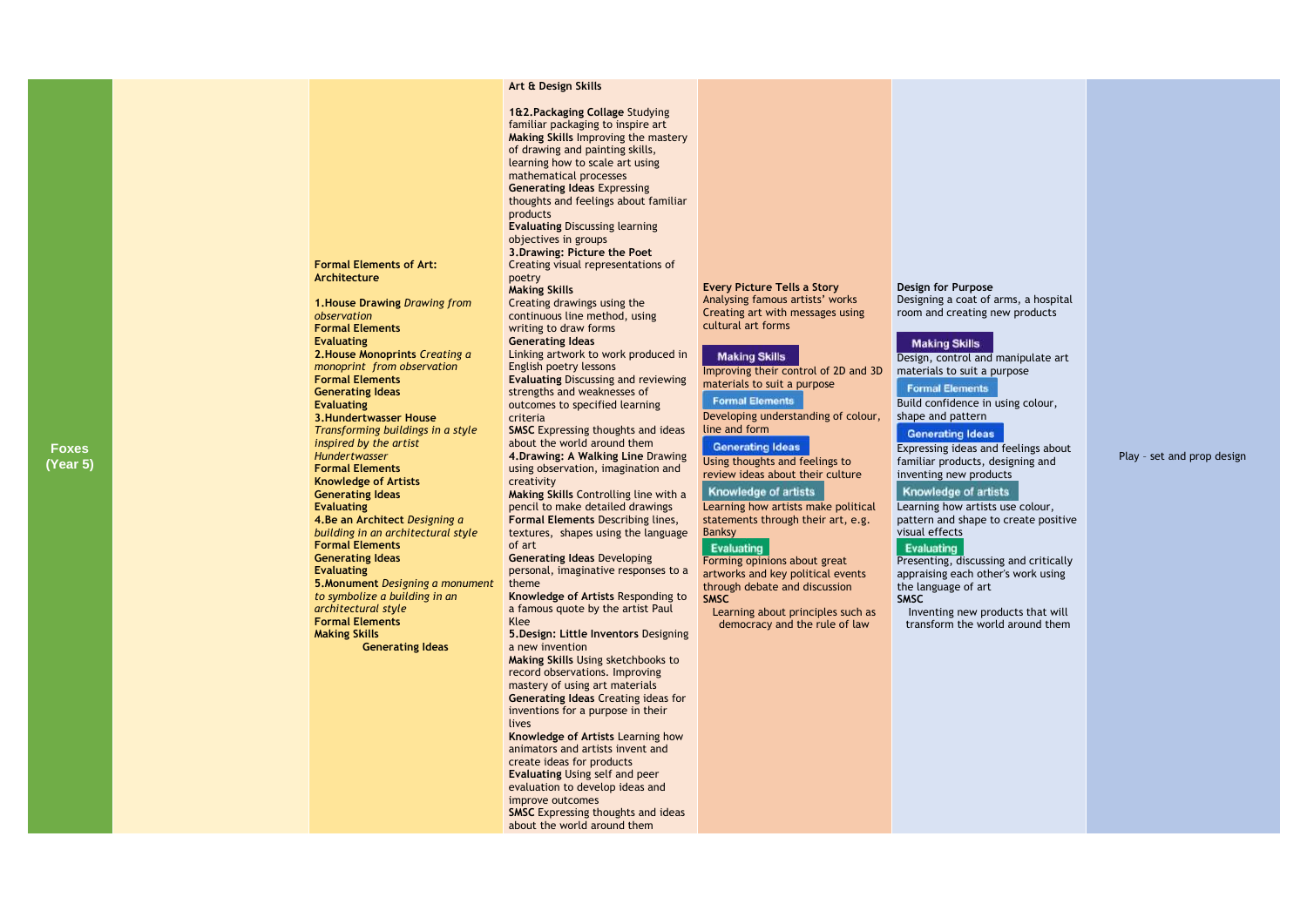

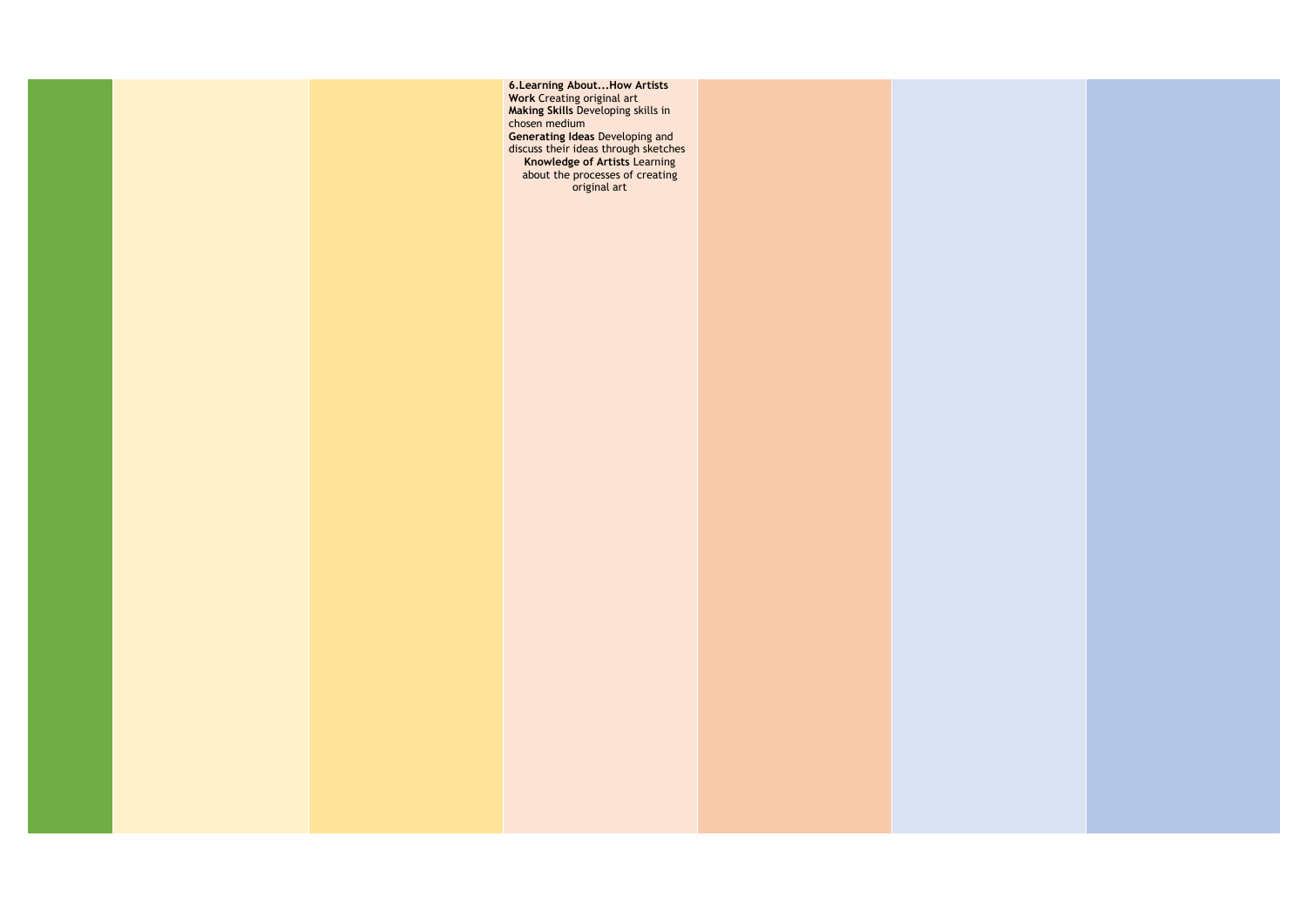**Eagles (Year 6)**

## **Art & Design Skills**

**1.Painting: Impressionism**  Investigating great impressionists paintings **Making Skills** Developing mastery of

painting techniques **Formal Elements** Developing understanding of colour through practical painting exercises

**Generating Ideas** Learning how artists represent ideas through painting

**Knowledge of Artists** Understanding techniques of impressionist painters

**2.Drawing: Zentangle Patterns** 

Using drawing for relaxation **Making Skills** Improving drawing skills through intuitive pattern making

**Formal Elements** Developing skills in using line, pattern and colour **Generating Ideas** Helping pupils to achieve mindfulness through art **Knowledge of Artists** Applying intuitive pattern making to own work

**Evaluating**: Peer and small group evaluations to improve outcomes

**3.Craft: Zentangle Printing** Creating repeating patterns using their zentangle designs

> Learning about Kathe Kolwitz's portraits, Picasso's compositions, Wallinger's sculptures and Graffiti Evaluating

**Making Skills** Using polyprint tiles to create elaborate zentangle patterns **Formal Elements** Developing skill, knowledge and understanding of patterns

**Generating Ideas** Expressing own ideas and feelings through pattern **Knowledge of Artists** Investigating the structure of William Morris patterns

**Evaluating**: Using self and peer review to critically analyse their outcomes

#### **4.Design: Making a Hat**

**Making Skills** Creating 3D sculptural forms using basic art materials **Formal Elements** Creating 3D forms from 2D materials **Generating Ideas** Creating imaginative forms **Evaluating**: Correcting and improving outcomes

**Generating Ideas** Producing personal interpretations of cherished objects

## Knowledge of artists

**5.Learning About…the work of Edward Hopper** 

#### **Make My Voice Heard**

Exploring the themes of graffiti art, sculpture, drawing and painting and the messages they carry

# **Making Skills**

Creating 3D forms in clay Developing drawing and painting skills

# **Formal Elements**

Developing understanding of line, tone and 3D form

**Generating Ideas** 

Designing ideas for the fourth plinth in Trafalgar Square

# **Knowledge of artists**

Correcting and improving outcomes **SMSC**

Understanding the role of art in wider society.

#### **Photography**

Creating fun and inspirational art using photography, photomontage and drawing methods

#### **Making Skills**

Developing skills in making art through digital processes Creating works of art through cutting, tearing and ripping images

#### **Generating Ideas**

Expressing ideas about art through messages, graphics, text and images

# **Knowledge of artists**

Learning about the work of Hannah Hoch, Jenny Holzer and Edvard Munch

#### Evaluating

Critically discussing their own and other's work, adapting and improving work as it progresses **SMSC** Making art with a wider message for

society

# **Still Life**

*(theme: Memory Box)* Using a range of drawing techniques to create personal interpretations of familiar objects and memories

# **Making Skills**

Developing techniques, including control and use of materials, including negative drawings

**Formal Elements** 

Learning about line and tone through drawing

Investigating the work of Cezanne, Fumke and Nicholson

# Evaluating

Critically reviewing results and outcomes in light of evaluation **SMSC**

Representing memories and experiences of their time at school